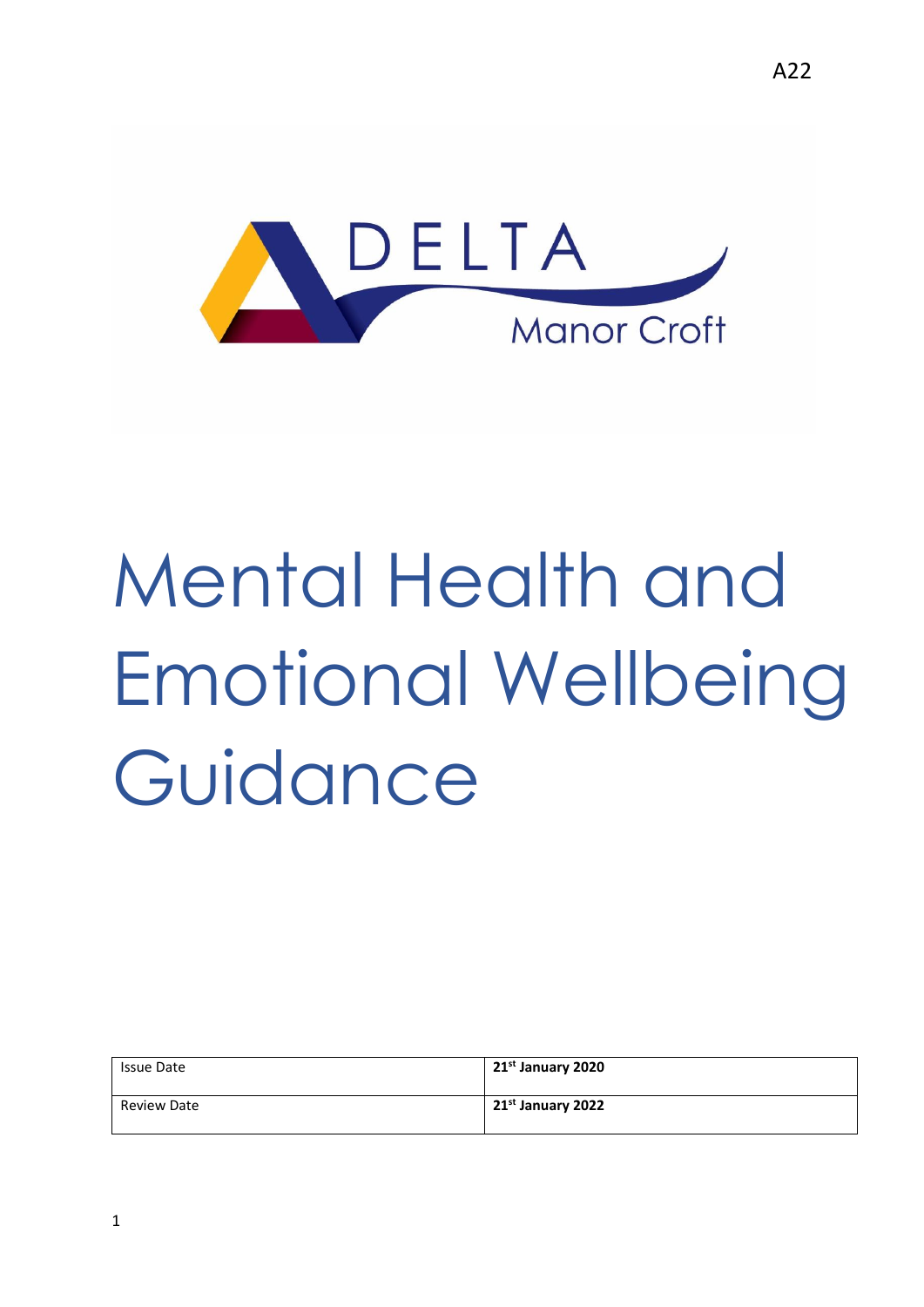#### **Contents**

- 1.0 Guidance Statement
- 2.0 Scope
- 3.0 Guidance Aims
- 4.0 Key Staff Members
- 5.0 Teaching about Mental Health
- 6.0 Signposting
- 7.0 Sources or support at school and in the local community
- 8.0 Warning signs
- 9.0 Targeted support
- 10.0 Managing disclosures
- 11.0 Confidentiality
- 12.0 Whole School Approach
	- 12.1 Working with Parents/Carers
	- 12.2 Supporting Parents/Carers
- 13.0 Support Peers
- 14.0 Training
- 15.0 Guidance Review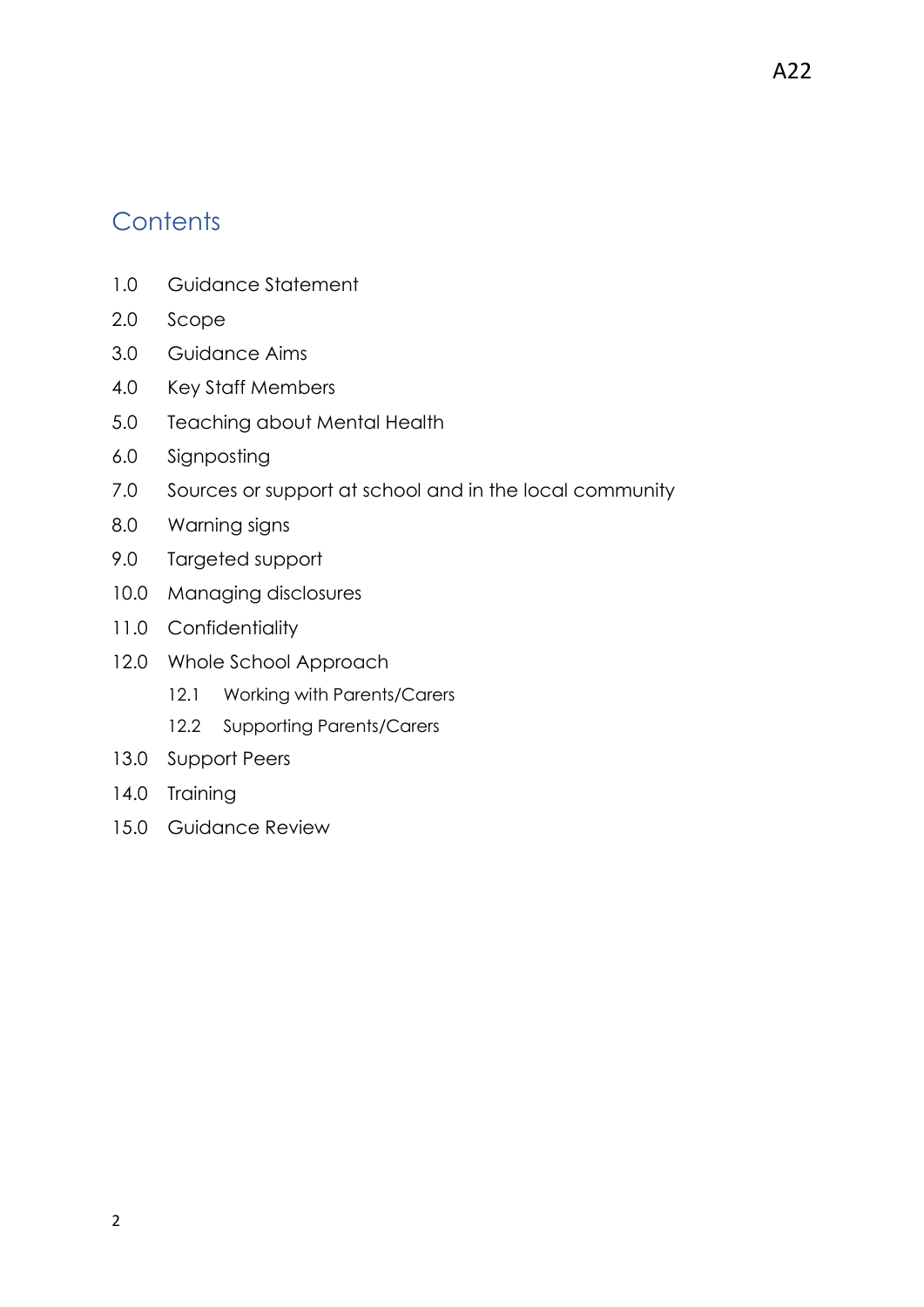#### 1.0 Guidance statement

At *Manor Croft,* we are committed to promoting positive mental health and emotional wellbeing to all students, their families and members of staff and governors. Our open culture allows students' voices to be heard, and through the use of effective guidance, policies and procedures we ensure a safe and supportive environment for all affected both directly and indirectly - by mental health issues.

#### 2.0 Scope

This guidance is for all staff – including non-teaching and governors – outlining Manor Croft's approach to promoting mental health and emotional wellbeing. It should be read in conjunction with other relevant school policies.

#### 3.0 Aims

- Promote positive mental health and emotional wellbeing in all staff and students.
- **Increase understanding and awareness of common mental health issues.**
- Enable staff to identify and respond to early warning signs of mental ill health in students.
- Enable staff to understand how and when to access support when working with young people with mental health issues.
- **Provide the right support to students with mental health issues, and know where to** signpost them and their parents/carers for specific support.
- Develop resilience amongst students and raise awareness of resilience building techniques.
- Raise awareness amongst staff and gain recognition from SLT that staff may have mental health issues, and that they are supported in relation to looking after their wellbeing; instilling a culture of staff and student welfare where everyone is aware of signs and symptoms with effective signposting underpinned by behaviour and welfare around school.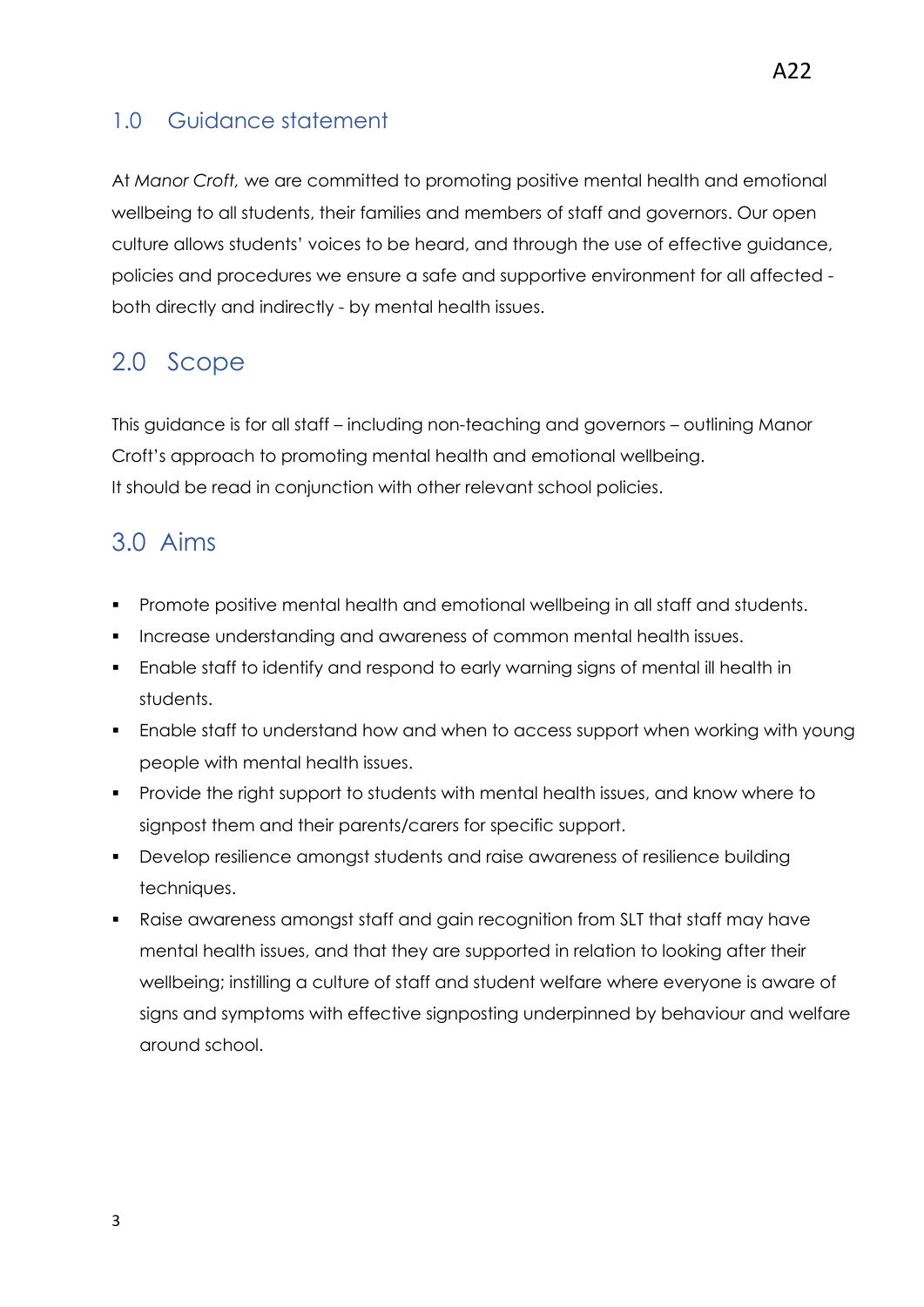This guidance aims to ensure all staff take responsibility to promote the mental health of students, however key members of staff have specific roles to play:

- Pastoral Staff
- **Sue Frizzel Designated** Safeguarding Lead
- **Tracy Selves, Sue Frizzel & Amber** Elliott - Mental Health First Aiders
- $SIT$

Nesta Jackson - SENCO

If a member of staff is concerned about the mental health or wellbeing of a student, in the first instance they should speak to a Mental Health First Aider or Designated Safeguarding Lead. If there is a concern that the student is high risk or in danger of immediate harm, the school's child protection procedures should be followed. If the child presents a high risk medical emergency, relevant procedures should be followed, including involving the emergency services if necessary.

## 6.0 Teaching about mental health

The skills, knowledge and understanding our students need to keep themselves - and others - physically and mentally healthy and safe are included as part of our Religious Studies & Life curriculum.

We will follow the guidance issued by the PSHE Association to prepare us to teach about mental health and emotional health safely and sensitively. [https://www.pshe-association.org.uk/curriculum-and-resources/resources/guidance](https://www.pshe-association.org.uk/curriculum-and-resources/resources/guidance-preparing-teach-about-mental-health-and)[preparing-teach-about-mental-health-and](https://www.pshe-association.org.uk/curriculum-and-resources/resources/guidance-preparing-teach-about-mental-health-and) emotional wellbeing incorporating this into our curriculum at all stages is a good opportunity to promote students' wellbeing through the development of healthy coping strategies and an understanding of students' own emotions as well as those of other people.

Additionally, we will use such lessons as a vehicle for providing students who do develop difficulties with strategies to keep themselves healthy and safe, as well as supporting students to support any of their friends who are facing challenges. We will also deliver assemblies and have drop down days that specifically target emotional wellbeing. **See Section 14 for Supporting Peers**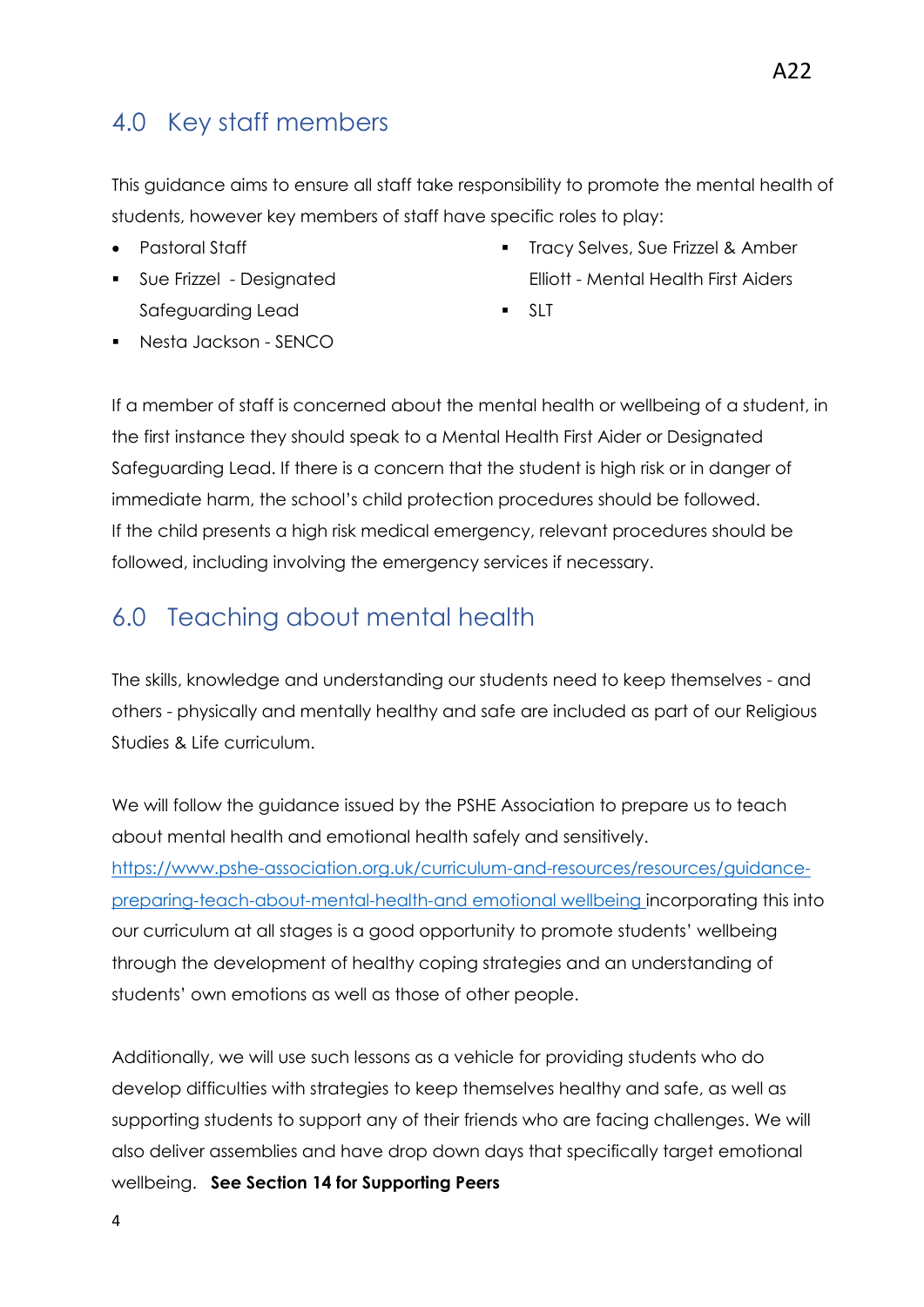## 7.0 Signposting

We will ensure that staff, students and parents/carers are aware of the support and services available to them, and how they can access these services. Within the school (noticeboards, common rooms, toilets etc.) and through our

communication channels (newsletters, websites), we will share and display relevant information about local and national support services and events.

The aim of this is to ensure students understand:

• What help is available

Why should they access it

Who it is aimed at

What is likely to happen next

How to access it

## 8.0 Sources of support at school and in the local community

We have three Mental Health First Aiders that are fully trained in school that can support a young person that may be suffering emotionally. They are trained to support young people and can signpost and support them in getting the help that they need. We also have School Based Support as follows

Other School Based Support

We have a Bridge/Personalised Learning department in school that is part of the SEN and Behaviour team, they offer various groups and 1-1 support for young people. Some of these groups include

Nurture Groups Self Esteem Group

Boys Focus Group

Understanding and Managing emotions

Diversity Awareness

Online Safety

Divorce and Separation

SULP – Social Use Language Program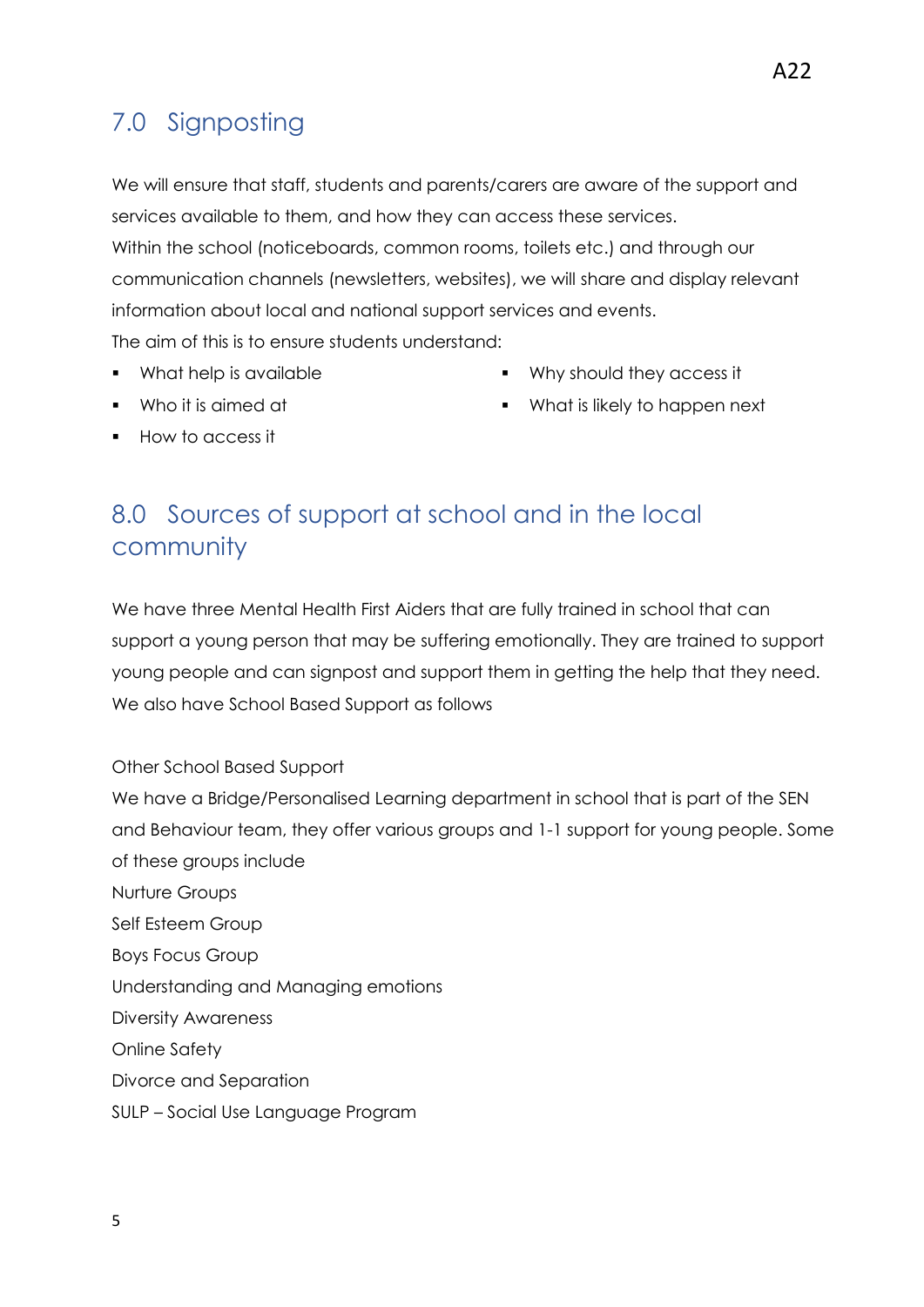These groups are mixed age groups and are suitable for any young person that has been identified as needing extra support. Each Year Leader will refer any student in the year group directly into Bridge/PLC, however any member of staff can do this should they suspect the young person is experiencing difficulty.

We also have Mrs Selves in school who has suitable qualifications in counselling and coaching, she is also the ELSA (Emotional Literacy Support Assistant). Mrs Selves can see young people on a 1-1 basis to offer support for to young people that are struggling with their emotional wellbeing. Any member of staff can refer a young person to Mrs Selves.

We are part of a trailblazer initiative within the local area, this allows us to have access to our local Mental Health service, Northrope Hall. Mrs Selves & Mrs Frizzel have regular meetings with the service and can refer any children directly that we feel are in immediate need of emotional support.

All young people within school are aware of how they can access support, we put on regular assemblies about Mental Health and Safeguarding. These clearly state how we support young people as a school, and how they can access support if they need it.

#### **Local Support**

In Kirklees, there are a range of organisations and groups offering support, including the **CAMHS partnership**, a group of providers specialising in children and young People's mental health wellbeing. These partners deliver accessible support to children, young people and their families, whilst working with professionals to reduce the range of mental health issues through prevention, intervention, training and participation. <https://www.southwestyorkshire.nhs.uk/services/camhs-kirklees/> CHAMS emergency number 01484 343783

#### 9.0 Warning Signs

Staff may become aware of warning signs which indicate a student is experiencing mental health or emotional wellbeing issues. These warning signs should always be taken seriously and staff observing any of these warning signs should alert a Mental Health First Aider.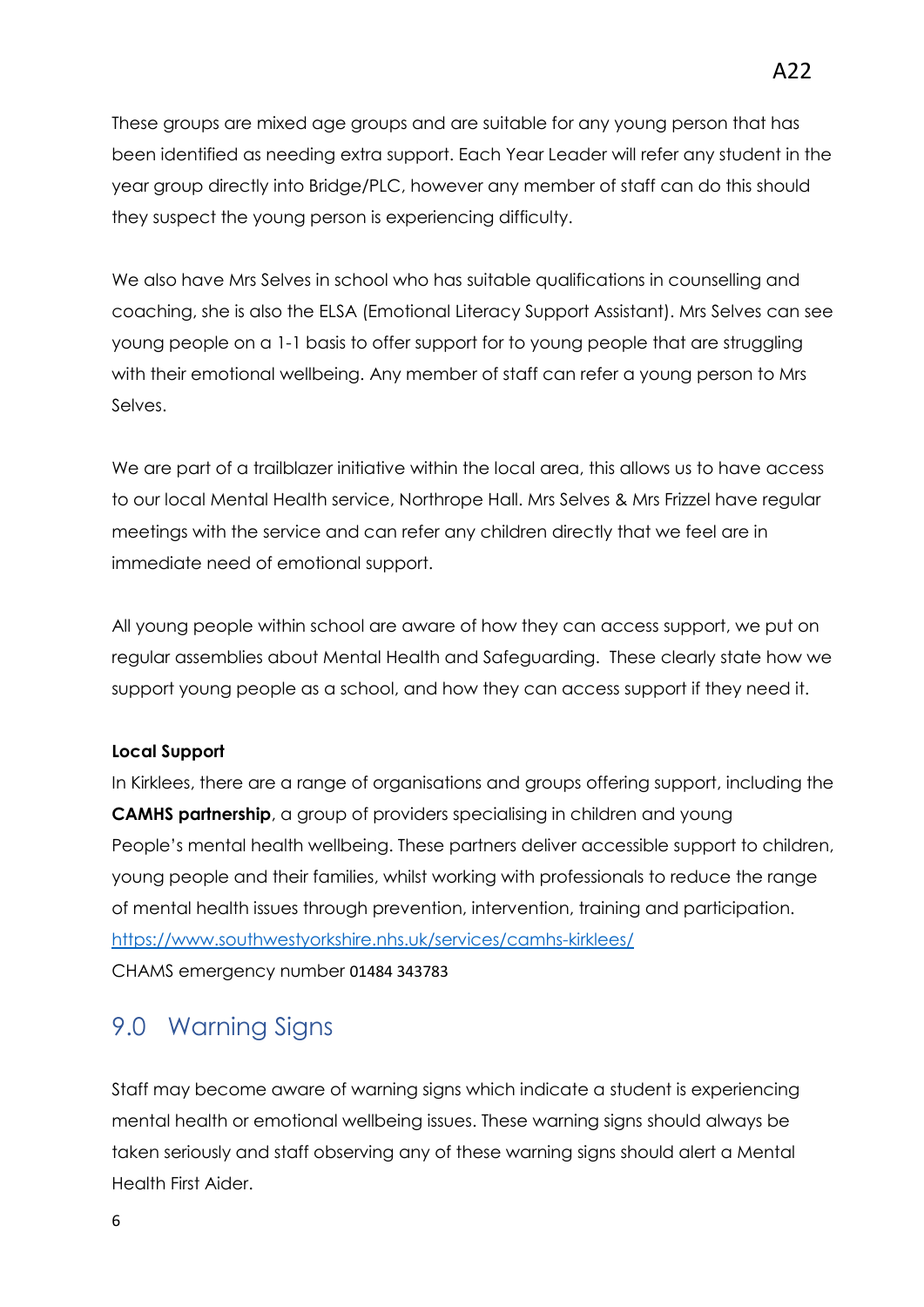- Physical signs of harm that are repeated or appear non-accidental
- Changes in eating / sleeping habits
- **Increased isolation from friends or** family, becoming socially withdrawn
- Changes in activity and mood
- **Lowering of academic achievement**
- **Talking or joking about self-harm or** suicide
- **Abusing drugs or alcohol**
- **Expressing feelings of failure,** uselessness or loss of hope
- 10.0 Targeted support
- Changes in clothing e.g. long sleeves in warm weather
- **Secretive behaviour**
- Skipping PE or getting changed secretively
- **Lateness to, or absence from school**
- Repeated physical pain or nausea with no evident cause
- An increase in lateness or absenteeism

We recognise some children and young people are at greater risk of experiencing poorer mental health. For example, those who are in care, young carers, those who have had previous access to CAMHS, those living with parents/carers with a mental illness and those living in households experiencing domestic violence.

We work closely with local services and their teams in supporting the emotional and mental health needs of school-aged children and are equipped to work at community, family and individual levels. Their skills cover identifying issues early, determining potential risks and providing early intervention to prevent issues escalating.

We ensure timely and effective identification of students who would benefit from targeted support and ensure appropriate referral to support services by:

 Providing specific help for those children most at risk (or already showing signs) of social, emotional, and behavioural problems;

 Working closely with Kirklees Council Trailblazer Project, Northorpe Hall, CHAMS and other agencies services to follow various protocols including assessment and referral;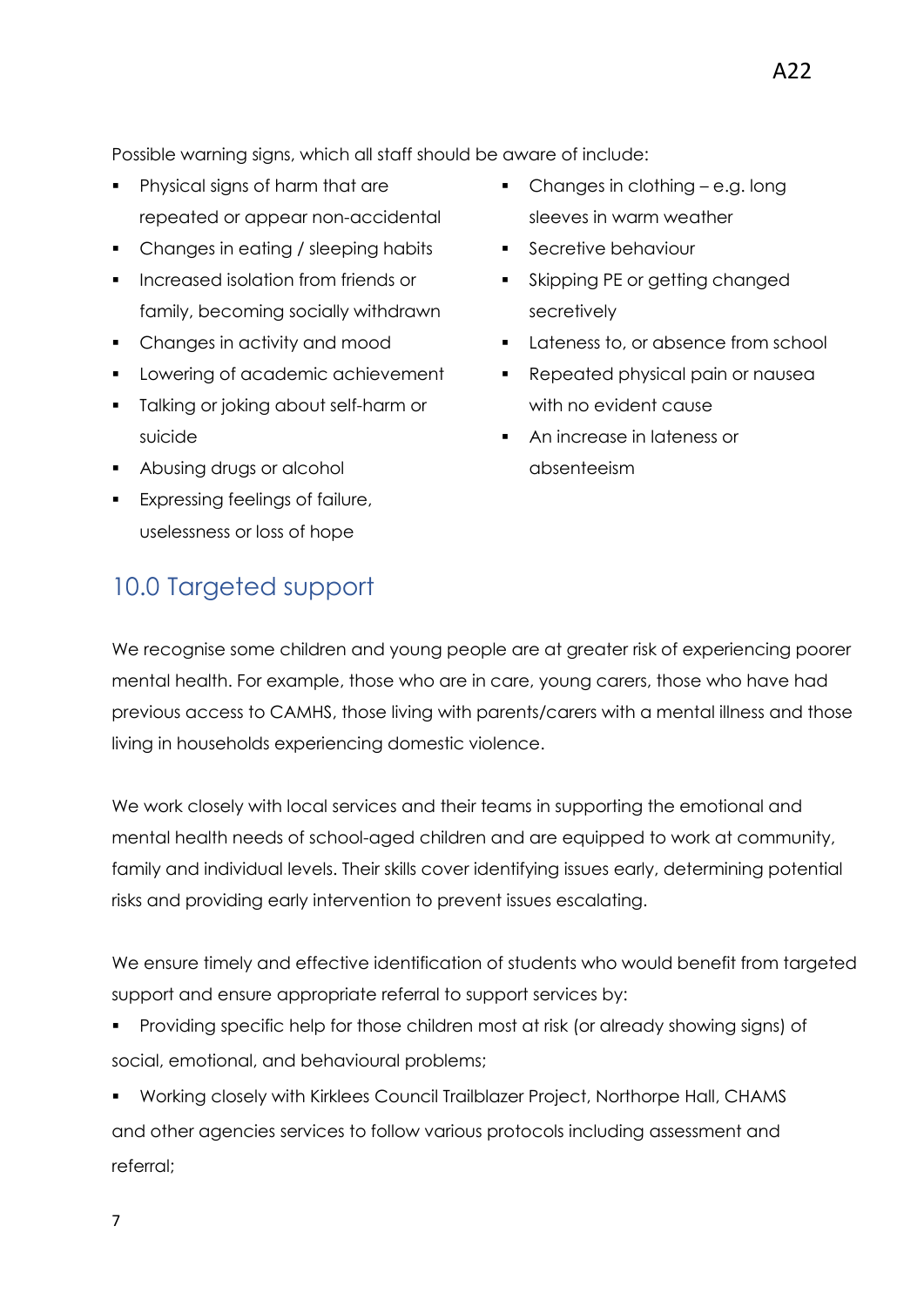**IDENTIFY** Identifying and assessing in line with Early Help Services, children

who are showing early signs of anxiety, emotional distress, or behavioural problems;

- Discussing options for tackling these problems with the child and their parents/carers.
- Providing a range of interventions that have been proven to be effective, According to the child's needs;
- Ensure young people have access to pastoral care and support, as well as specialist services, including CAMHS, so that emotional, social and behavioural problems can be dealt with as soon as they occur;
- **Provide young people with clear and consistent information about the opportunities** available for them to discuss personal issues and emotional concerns. Any support offered should take account of local community and education policies and protocols regarding confidentiality;
- Provide young people with opportunities to build relationships, particularly those who may find it difficult to seek support when they need it; and
- The identification, assessment, and support of young carers under the statutory duties

outlined in the Children & Families Act 2014.

#### 11.0 Managing disclosures

If a student chooses to disclose concerns about themselves, or a friend, to any member of staff, the response will be calm, supportive and non-judgemental.

All disclosures should be recorded confidentially on the student's personal file, including:

- **-** Date
- Name of member of staff to whom the disclosure was made
- Nature of the disclosure & main points from the conversation
- **Agreed next steps**

This information will be shared with the safeguarding team via CPOMS and to the wider staff team as appropriate.

If a Peer Mentoring Programme is in place, any disclosures made will also map with this process.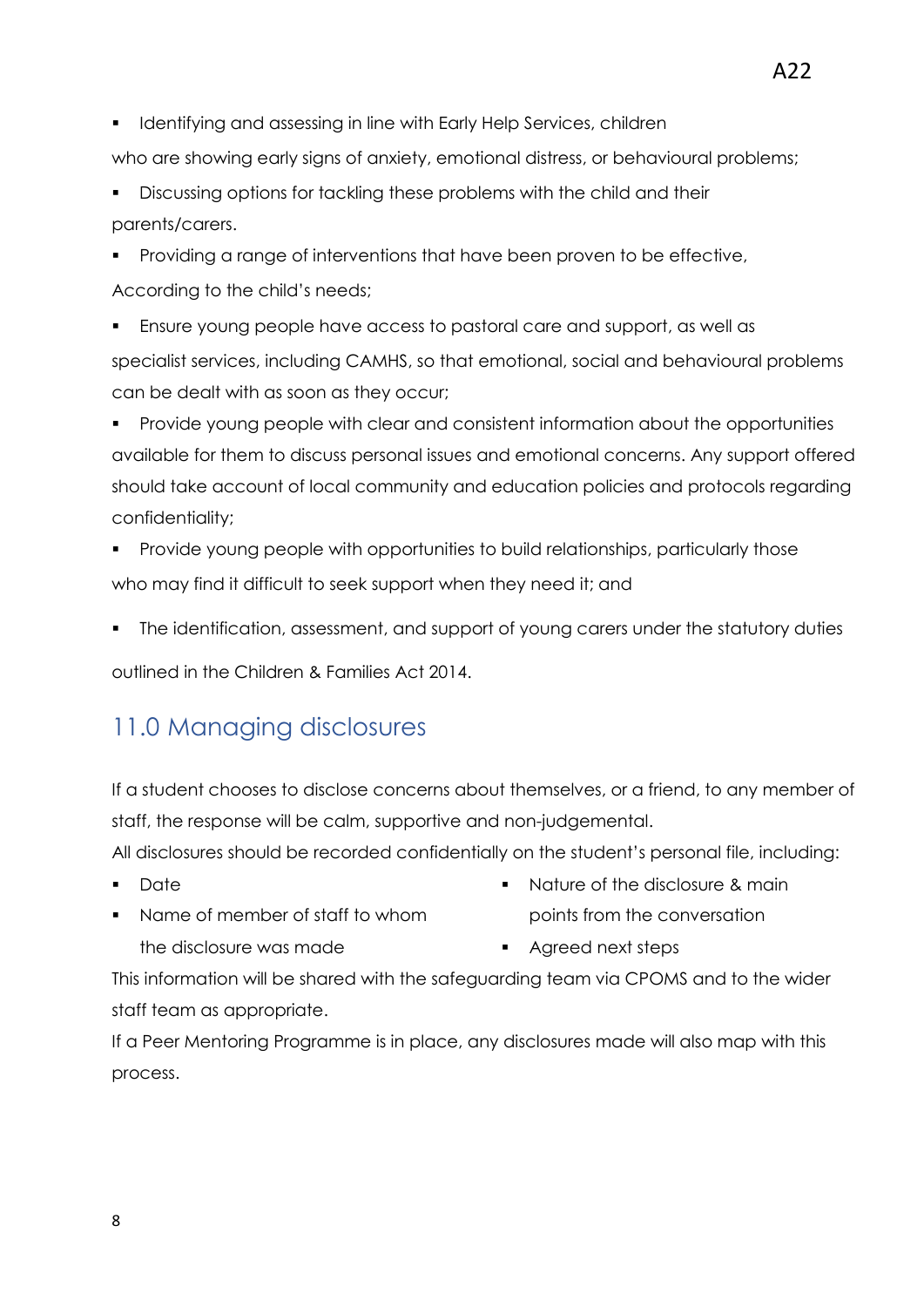## 12.0 Confidentiality

If a member of staff feels it is necessary to pass on concerns about a student to either someone within or outside of the school, then this will be first discussed with the student. We will tell them:

• Who we are going to tell

- Why we need to tell them
- What we are going to tell them
- When we're going to tell them

Ideally, consent should be gained from the student first, however, there may be instances when information must be shared, such as students up to the age of 16 who are in danger of harm.

It is important to also safeguard staff emotional wellbeing. By sharing disclosures with a colleague this ensures one single member of staff isn't solely responsible for the student. This also ensures continuity of care should staff absence occur and provides opportunities for ideas and support. Parents will always be informed, If a pupil gives us reason to believe that they are at risk, or there are child protection issues, parents should not be informed, but the child protection procedures should be followed.

## 13.0 Whole school approach

#### 13.1 Working with parents/carers

If it is deemed appropriate to inform parents there are questions to consider first:

- **Can we meet with the parents/carers face-to-face?**
- Where should the meeting take place some parents are uncomfortable in school premises so consider a neutral venue if appropriate.
- Who should be present students, staff, parents etc.?
- What are the aims of the meeting and expected outcomes?

We are mindful that for a parent, hearing about their child's issues can be upsetting and distressing. They may therefore respond in various ways which we should be prepared for and allow time for the parent to reflect and come to terms with the situation.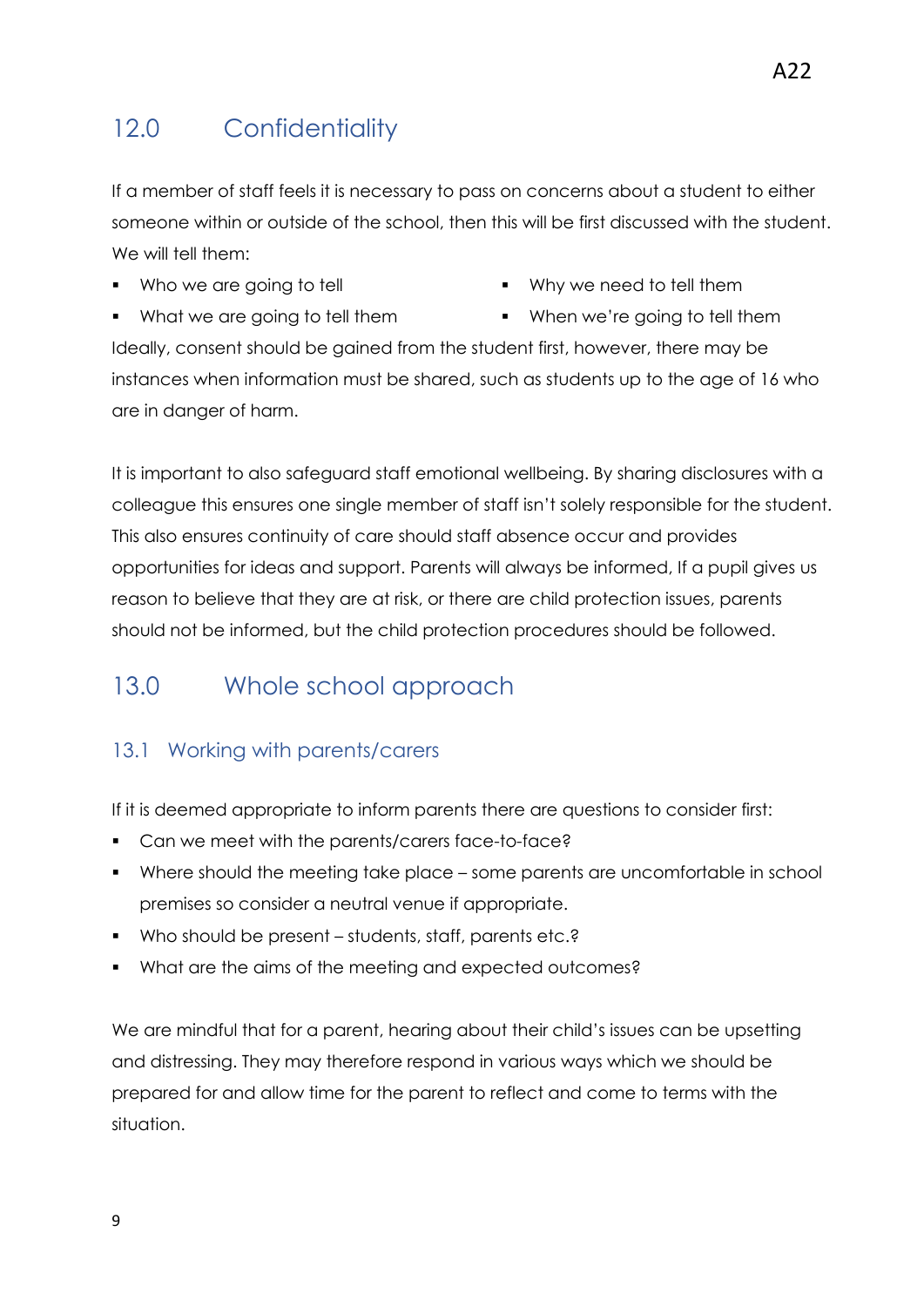Signposting parents to other sources of information and support can be helpful in these instances. At the end of the meeting, lines of communication should be kept open should the parents have further questions or concerns. Booking a follow-up meeting or phone call might be beneficial at this stage.

Ensure a record of the meeting and points discussed/agree are added to the pupil's record and an Individual Care Plan created if appropriate.

#### 13.2 Supporting parents

We recognise the family plays a key role in influencing children and young people's emotional health and wellbeing; we will work in partnership with parents and carers to promote emotional health and wellbeing by:

- Ensuring all parents are aware of and have access to promoting social and emotional wellbeing and preventing mental health problems;
- Highlighting sources of information and support about common mental health issues through our communication channels (website, newsletters etc.);
- Offering support to help parents or carers develop their parenting skills. This may involve providing information or offering small, group-based programmes run by community nurses (such as school nurses and health visitors) or other appropriately trained health or education practitioners; and
- Ensuring parents, carers and other family members living in disadvantaged circumstances are given the support they need to participate fully in activities to promote social and emotional wellbeing. This will include support to participate in any parenting sessions, by offering a range of times for the sessions or providing help with transport and childcare. We recognise this might involve liaison with family support agencies.

## 14.0 Supporting Peers

When a student is suffering from mental health issues, it can be a difficult time for their friends who may want to support but do not know how. To keep peers safe, we will consider on a case by case basis which friends may need additional support. Support will be provided in one to one or group settings and will be guided by conversations by the student who is suffering and their parents with whom we will discuss: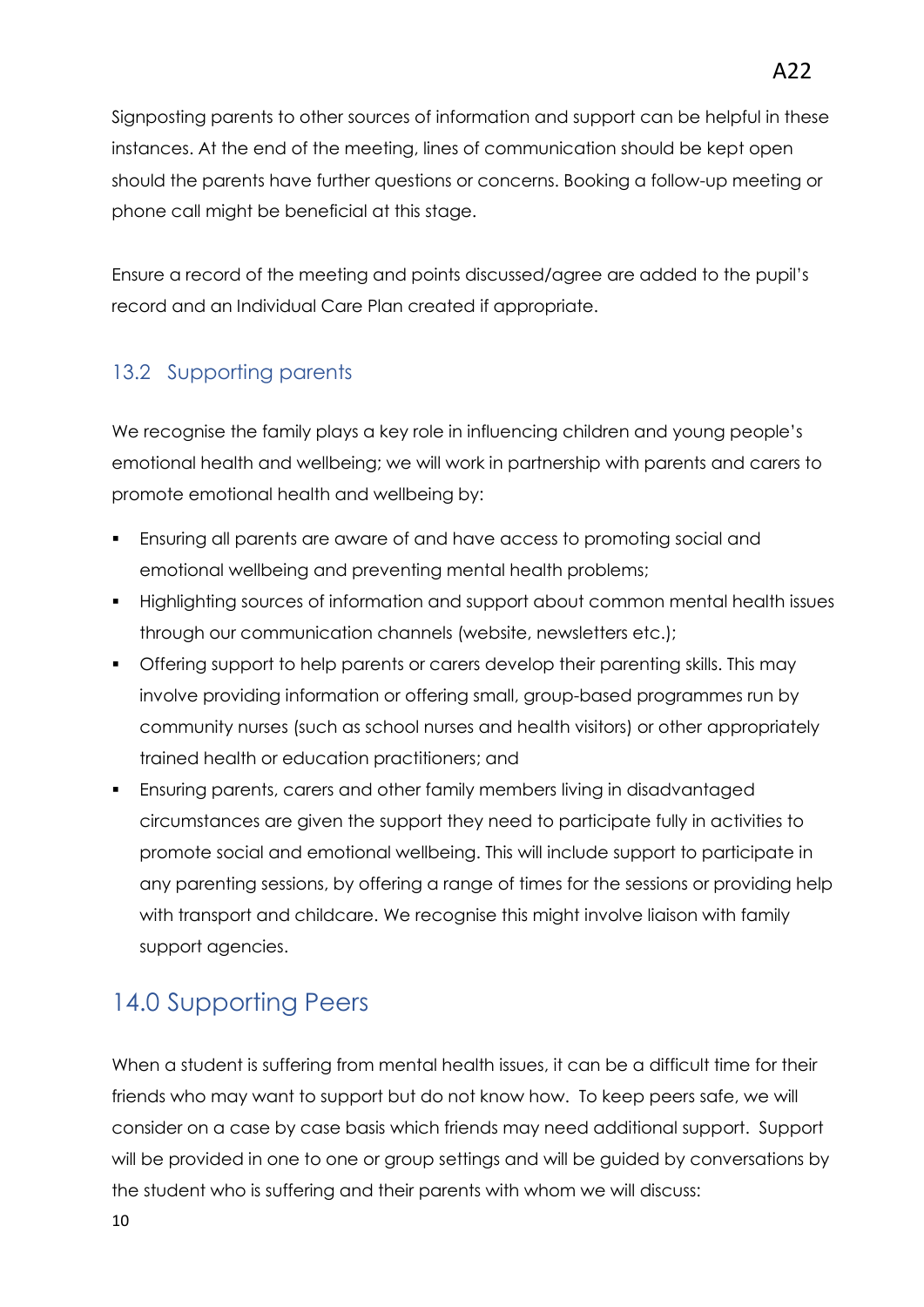- What it is helpful for friends to know and what they should not be told
- How friends can best support
- Things friends should avoid doing / saying which may inadvertently cause upset
- Warning signs that their friend needs help (e.g. signs of relapse)

Additionally, we will want to highlight with peers:

- Where and how to access support for themselves
- Safe sources of further information about their friend's condition
- Healthy ways of coping with the difficult emotions they may be feeling

## 15.0 Training

As a minimum, all staff will receive regular training about recognising and responding to mental health issues as part of their regular child protection training to enable them to keep students safe. A nominated member of staff will receive professional Mental Health First Aid training or equivalent.

As part of our ongoing commitment around CPD. Manor Croft will use our online training provider EDUCARE for staff to access training around Mental Health and Wellbeing.

Training opportunities for staff who require more in depth knowledge will be considered as part of our performance management process and additional CPD will be supported throughout the year where it becomes appropriate due developing situations with one or more students.

Where the need to do so becomes evident, we will host twilight training sessions for all staff to promote learning or understanding about specific issues related to mental health.

Suggestions for individual, group or whole school CPD should be discussed with SLT who can also highlight sources of relevant training and support for individuals as needed.

### 16.0 Guidance Review

This guidance will be reviewed every two years as a minimum. The next review date is **21st January 2022.**